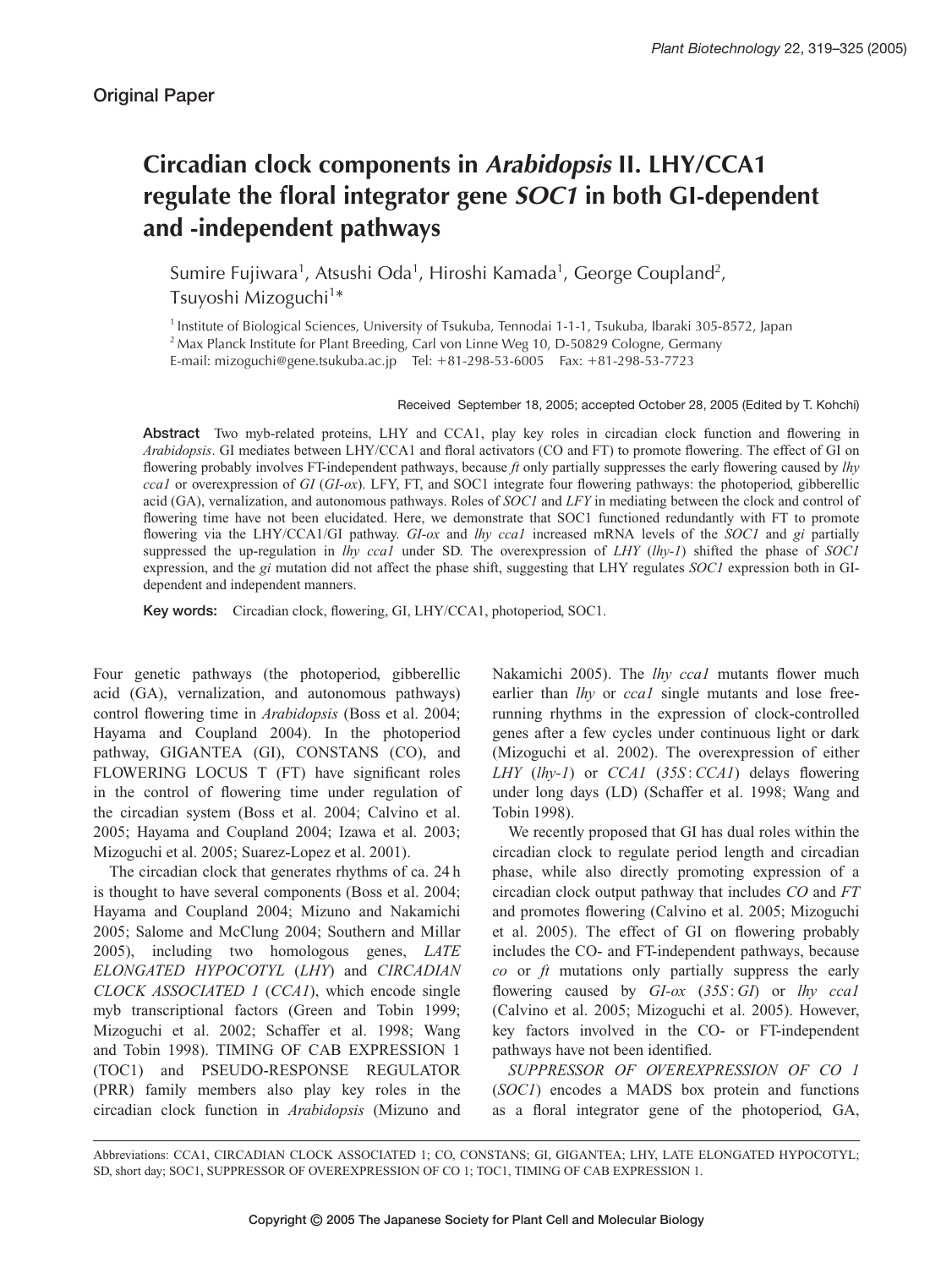vernalization, and autonomous pathways (Boss et al. 2004). CO proteins induce flowering under LD conditions through the activation of *FT* and *SOC1* expression (Onouchi et al. 2000; Samach et al. 2000). The up-regulation of *FT* and *SOC1* expression seems to be a major key in switching from the vegetative to the reproductive phase (Boss et al. 2004; Hayama and Coupland 2004). The *SOC1* expression is affected by a clock mutation, *toc1* (Blázquez et al. 2002), but it has not been elucidated whether loss- and gain-of-function of *LHY* and *CCA1* and gain-of-function of *GI* affect the *SOC1* expression or not. Also it has not been tested whether the *SOC1* is really required for the early flowering caused by clock mutations such as *toc1*, *lhy cca1* and *GI-ox*.

Here, we demonstrate that SOC1 functions redundantly with FT in the LHY/CCA1/GI pathway to regulate flowering time in *Arabidopsis*. Also we propose that LHY may regulate *SOC1* expression in both GIdependent and -independent pathways. The *SOC1* promoter has CCA1/LHY recognition sequences, suggesting that CCA1/LHY may bind the *SOC1* promoter directly to control the *SOC1* expression.

#### **Materials and methods**

#### *Plant materials, growth conditions and measurement of flowering time*

The Landsberg *erecta* (L*er*) ecotype of *Arabidopsis thaliana* was the wild-type used. The *lhy-11 cca1-1* (Mizoguchi et al. 2002), *lhy-11 cca1-1 gi-3* and *GI-ox* (Mizoguchi et al. 2005), *CO-ox* (Onouchi et al. 2000), *lhy-1* (Schaffer et al. 1998) and *gi-3* (Fowler et al. 1999) mutants were described previously. The *lhy-1 gi-3* mutant was made by crossing lines homozygous for *lhy-1* and *gi-3*. Detailed information on the construction of the double mutant lines and genetic segregation ratios is available from the authors.

Plants were grown on soil in controlled environment rooms under either LD (16 h light/8 h dark) or SD (10 h light/14 h dark) as described (Mizoguchi et al. 2002). Flowering time was measured as described (Mizoguchi et al. 2002). Data are presented as mean $+/-SE$ . Differences in flowering times were confirmed as statistically significant using Student's *t*-test (*P*<0.0005).

#### *Semiquantitative RT-PCR*

For SD experiments, plants were grown on soil for 10 days and aerial parts were used for RNA preparation. RT-PCR was performed with  $1 \mu$ g of total RNA using a SuperScript<sup>™</sup> First-Strand Synthesis System for RT-PCR (Invitrogen, Carlsbad, CA). cDNAs were diluted to 100  $\mu$ l with TE buffer, and 1  $\mu$ l of diluted cDNA was used for PCR amplification by TaKaRa Ex Taq (TaKaRa, Shiga, Japan). For RT-PCR expression studies, the following primers were used: FT, 5'-ACAACTGGA-ACAACCTTTGGCAATG-3' and 5'-ACTATATAG-GCATCATCACCGTTCGTTACTCG-3' (Blázquez and Weigel 1999); *CCR2*, 5'-CTCTTGAGCTGCCTTCG-3' and 5'- AGAACATTCATTGGTAATCCC-3' (Staiger et al. 2003); *SOC1*, 5'-GGATCGAGTCAGCACCAAACC-3' and 5'-CCCAATGAACAATTGCGTCTC-3' (Blázquez et al., 2002); *TUB*, 5'- CTCAAGAGGTTCTCAGC-AGTA-3' and 5'- TCACCTTCTTCATCCGCAGTT-3' (Kobayashi et al. 1999). Numbers of PCR cycles were as follows; 25, 15, 22 and 18 cycles for *FT*, *CCR2*, *SOC1* and *TUB*. Annealing temperature was 58°C. Primer specificity was verified by sequencing the PCR products. The PCR products were separated on 1.5% agarose gels and transferred to Biodyne B Membranes (Nippon Genetics, Tokyo, Japan). The RT-PCR products were cloned by pGEM-T Easy Vector System I (Promega, Madison, WI), and plasmids were extracted to be templates for PCR to amplify probe DNA. The membranes were hybridized with radioactive probe DNAs in hybridization solution that contained  $5\times$ SSC, 0.1% SDS, 0.1% sarkosyl, 0.75% Blocking reagent (Boehringer Mannheim, Mannheim, Germany), and 5% dextran sulfate sodium salt at 65°C for 16 h. The blot was washed with  $2 \times$  SSC and 0.1% SDS for 20 min. then  $0.5\times$ SSC and  $0.1\%$  SDS for 10 min at 65 $\degree$ C and then the hybridization signal was visualized using a BioImaging Analyzer (BAS 5000; Fuji Photo Film, Tokyo, Japan); signal intensity was quantified with Science Lab 98 Image Gauge software (version 3.1; Fuji Photo Film, Tokyo, Japan). Values were represented relative to the highest value of the samples after standardization to the *TUB* control. All the RT-PCR analysis was performed at least twice and usually with independent RNA samples.

## **Results**

## *SOC1 expression in* **lhy-11 cca1-1** *and* **gi** *mutants under SD*

The level of *SOC1* expression shows circadian oscillation, suggesting that it is under the regulation of a circadian clock (Blázquez et al. 2002). The expression peak was shifted forward in the *toc1* mutant, which shows an early flowering phenotype under SD (Blázquez et al. 2002; Millar et al. 1995; Somers et al. 1998). The double-loss-of-function line *lhy-11 cca1-1* also shows an early flowering phenotype under SD (Mizoguchi et al. 2002). To determine whether defects of the clock components LHY and CCA1 also affect the pattern of *SOC1* expression, we conducted semiquantitative RT-PCR analysis. Plants were grown under SD for 10 days and harvested every 4h for 24h. The oscillation pattern of the *SOC1* transcript level was changed in *lhy-11 cca1-1* (Figure 1A, B). In the wild-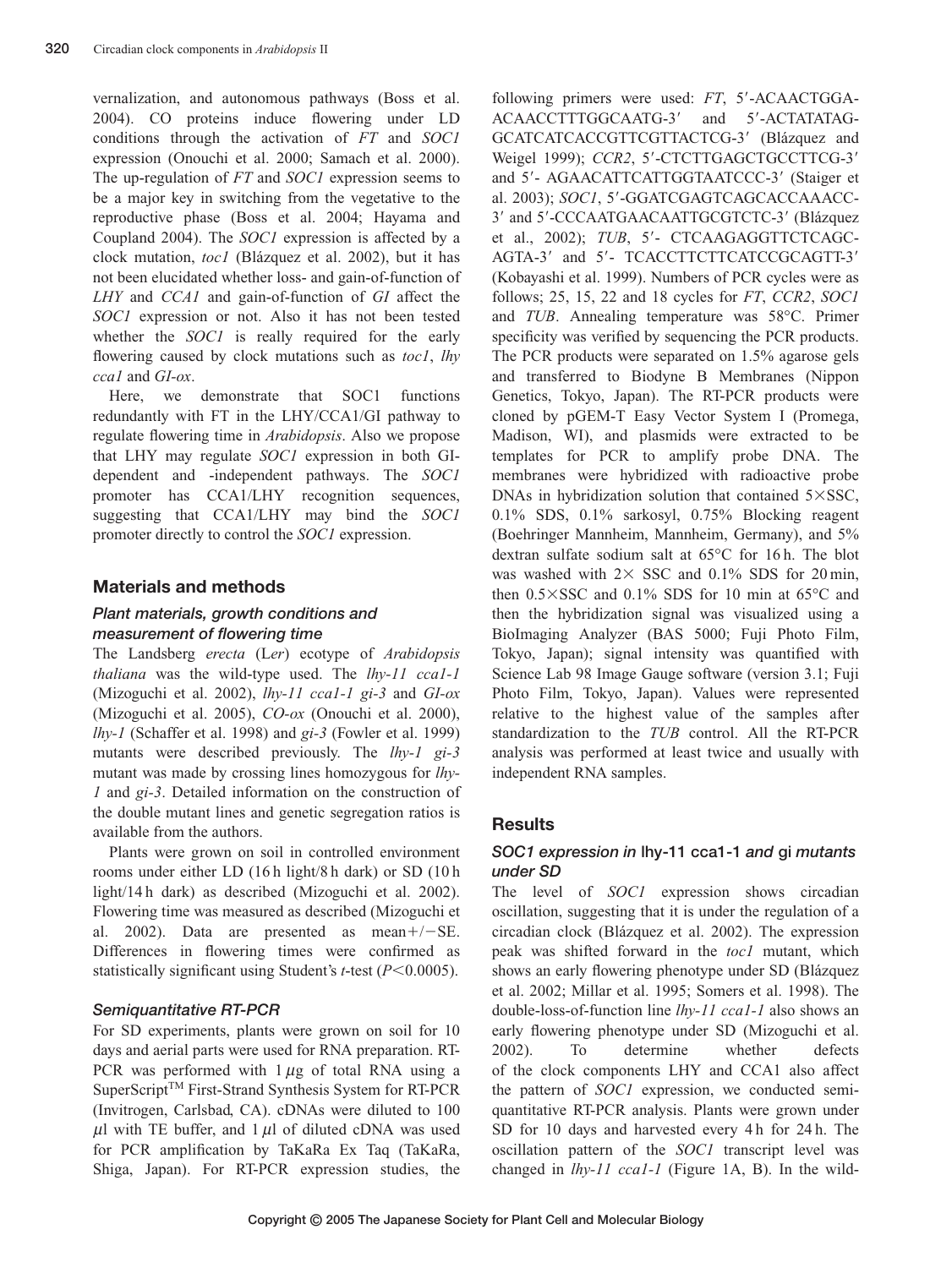

Figure 1. Abundance of *SOC1*, *FT* and *CCR2* mRNA in wild-type, *lhy-11 cca1-1*, *gi-3* and *lhy-11 cca1-1 gi-3* plants grown under SD. (A) The expression of *SOC1*, *FT* and *CCR2* was analyzed using RT-PCR in wild-type (WT), *lhy-11 cca1-1* (*lhy cca1*), *gi-3* (*gi*) and *lhy-11 cca1-1 gi-3* (*lhy cca1 gi*) plants grown under SD. Quantification of *SOC1* (B), *FT* (C), and *CCR2* (D) mRNA abundance from the blots shown in (A). The results are presented as a proportion of the highest value after standardization with respect to *TUBULIN2* levels (*TUB*). Open and solid bars along the horizontal axis represent light and dark periods, respectively. These are measured in hours from dawn (zeitgeber time; ZT). Each experiment was performed at least twice with similar results.

type plant, the transcript level showed diurnal oscillation that peaked around ZT8, as reported (Blázquez et al. 2002), but in *lhy-11 cca1-1*, the peak was shifted to ZT4 and the level was higher than in the wild type during the dark period. The expression patterns of *FT* and *COLD-CIRCADIAN RHYTHM-RNA-BINDING 2* (*CCR2*) were controlled by a circadian clock (Carpenter et al. 1994; Suarez-Lopez et al. 2001) and were analyzed in the same lines as controls. The expression of *FT* was induced in *lhy cca1*, as reported (Figure 1A, C; Mizoguchi et al. 2005). The peak of *CCR2* expression was around ZT8 in the wild type, but was shifted forward to ZT4 in *lhy-11 cca1-1* (Figure 1A, D; Mizoguchi et al. 2005).

The abundance of the *FT* mRNAs was reduced

dramatically in the *lhy-11 cca1-1 gi-3* triple mutant compared to *lhy-11 cca1-1* (Figure 1A, C) as reported (Mizoguchi et al. 2005). The phase of expression of *CCR2* was shifted earlier in the *lhy-11 cca1-1* double mutant compared to wild-type plants, but the amplitude of expression was not reduced in the *lhy-11 cca1-1 gi-3* triple mutant (Figure 1A, D) as reported (Mizoguchi et al. 2005). Therefore, in contrast to its effect on *FT* expression the *gi-3* mutation did not alter the amplitude or suppress the phase shift caused by *lhy-11 cca1-1* on *CCR2*. The effect of *gi-3* on the *SOC1* expression in *lhy cca1* background was not so strong, but the up-regulation of the *SOC1* expression in *lhy-11 cca1-1* was lowered by *gi-3* (Figure 1A, B). These results suggest that the GIdependent pathway controlled by the circadian clock affected the *SOC1* expression.

#### *SOC1 expression in* **GI-ox** *plants under SD*

GI mediates between LHY/CCA1 and CO to promote flowering by increasing *CO* and *FT* mRNA abundance (Mizoguchi et al. 2005). The transcript levels of *SOC1* and *FT* are increased in *CO-ox* plants (Figure 3A, C; Samach et al. 2000). CO is partially required for the early flowering phenotype of *lhy cca1* and *GI-ox* under SD (Mizoguchi et al. 2005). Consistent with this, *SOC1* mRNA expression was increased significantly in *GI-ox* plants compared with that in wild-type plants under SD (Figure 2A, B).

## *FT and SOC1 function redundantly in the LHY/CCA1/GI pathway to promote flowering*

To test whether *SOC1* is required for the early flowering of *GI-ox* plants, the flowering times of double mutants *GI-ox soc1* and *GI-ox ft-1* and a triple mutant *GI-ox ft-1 soc1* were scored under LD and SD (Figure 2C). Under SD, the *GI-ox soc1* plants flowered with 11 leaves more than *GI-ox* plants and 20 leaves fewer than the wild-type control (Figure 2C). As a control, the *GI-ox ft-1* plants also flowered with 21 leaves more than *GI-ox* plants and 10 leaves fewer than the wild-type control as reported (Figure 2C; Mizoguchi et al. 2005). The *GI-ox ft-1 soc1* triple mutant produced 35 leaves more than the *GI-ox* plants under SD. The effect of the *ft-1 soc1* double mutation on the early flowering phenotype of *GI-ox* was also more severe than that of *ft-1* and *soc1* under LD. These results suggest that FT and SOC1 function redundantly in the LHY/CCA1/GI pathway to promote flowering.

# **SOC1** *expression in* **lhy-1** *and* **lhy-1** *gi mutants under SD*

We then tested the *SOC1* and *CCR2* expression in *lhy-1* (*LHY-ox*), in which *LHY* mRNA is constitutively overexpressed (Kim et al. 2003; Schaffer et al. 1998). The peak of the *CCR2* expression was shifted to around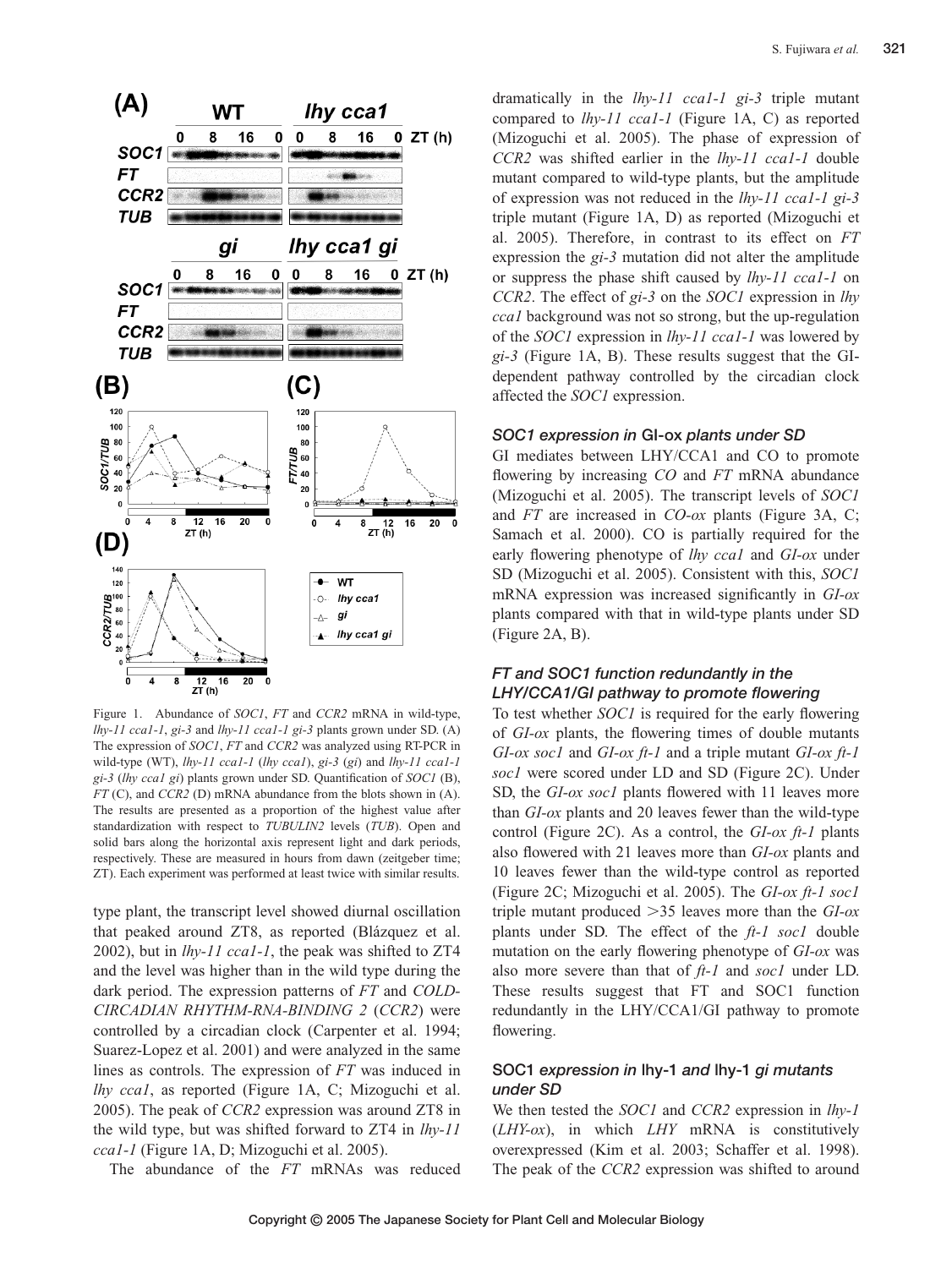

Figure 2. Abundance of *SOC1* mRNA in *GI-ox* plants grown under SD and the flowering times of *GI-ox* plants with and without *soc1* and *ft* mutations. (A) The expression of *SOC1* was analyzed using RT-PCR in wild-type (WT) and *GI-ox* plants grown under SD. (B) Quantification of *SOC1* mRNA abundance from the blots shown in (A). The results are presented as a proportion of the highest value after standardization with respect to *TUBULIN2* levels (*TUB*). Open and solid bars along the horizontal axis represent light and dark periods, respectively. These are measured in hours from dawn (zeitgeber time; ZT). Each experiment was performed at least twice with similar results. (C) The flowering time of *GI-ox* plants with or without *soc1* and *ft-1* was measured under LD and SD. Flowering time was scored by counting the numbers of rosette and cauline leaves on the main stem. The mean leaf number is shown $\pm$ standard error (SE). Each experiment was performed at least twice with similar results.

ZT20 in *lhy-1* (Figure 3A, D). In *lhy-1 gi-3*, the *CCR2* expression pattern was similar to that of *lhy-1* rather than that of *gi-3* (Figure 3A, D). In *lhy-1*, the phase of *SOC1* expression was changed dramatically, and the peak of expression occurred around ZT16 or ZT20 (Figure 3A, B). The overexpression of CO increased the expression of *SOC1* (Figure 3A, C; Samach et al. 2000), but the loss-of-function of *gi* seemed to have a minor effect on

the transcription level of *SOC1*, as reported (Figure 1A, B; Lee et al. 2000; Samach et al. 2000). The pattern of *SOC1* expression in *lhy-1 gi-3* was similar to that of *lhy-1* (Figure 3A, B) but not to that of *gi-3* (Figure 1A, B). These results suggest that *LHY* may regulate the *SOC1* expression both in GI-dependent and -independent manners.

### **Discussion**

# *A circadian clock affects SOC1 expression, and SOC1 is partially required for the early flowering of GI-ox plants*

Disruption of the circadian clock system has been reported to affect flowering time, but how it alters flowering time is less well understood. Recently, we showed that GI mediates between the circadian clock (LHY and CCA1) and floral activators (CO and FT) in the control of flowering (Mizoguchi et al. 2005). A lossof-function mutation of *gi* almost completely suppressed the early flowering of *lhy cca1* under SD. However, either the *co* or *ft* mutation only partially suppressed the early flowering phenotypes of *lhy cca1* and *GI-ox* plants under SD. These results suggest that the effect of GI on flowering probably includes the CO- and FT-independent pathways.

In this paper, we demonstrated that mutations of clock components (e.g., *lhy-11 cca1-1*, *lhy-1*, and *GI-ox*) affected the level of *SOC1* transcription (Figures 1–3). In addition, the early flowering phenotype of *GI-ox* was partially suppressed by *soc1* (Figure 2C). The double loss-of-function of *ft-1* and *soc1* markedly delayed the flowering time of *GI-ox* plants under both SD and LD (Figure 2C), indicating that SOC1 and FT act redundantly as floral activators in the LHY/CCA1-GI-CO pathway.

# *The clock components LHY and CCA1 may directly control the expression of* **SOC1***, a key gene in one of the clock-controlled output pathways*

The peak of *CCR2* expression was dramatically changed in *lhy-1* (ZT8 to ZT20; Figure 3A, D). This phase shift may be caused by the phase shift in the LHY protein level, which shows diurnal oscillation with sharp peaks around dusk in wild-type plants. By contrast, in *lhy-1*, it shows moderate peaks around the end of the light period under light/dark cycles (Kim et al. 2003). The level of *CCR2* transcription is high when the LHY protein is absent, suggesting that LHY negatively regulates *CCR2* expression.

The CCA1-binding site (CBS), AAA/CAATCT, was identified (Wang et al. 1997) and is important for morning-specific transcription of the clock-controlled genes (Michael and McClung 2002). CBS is similar to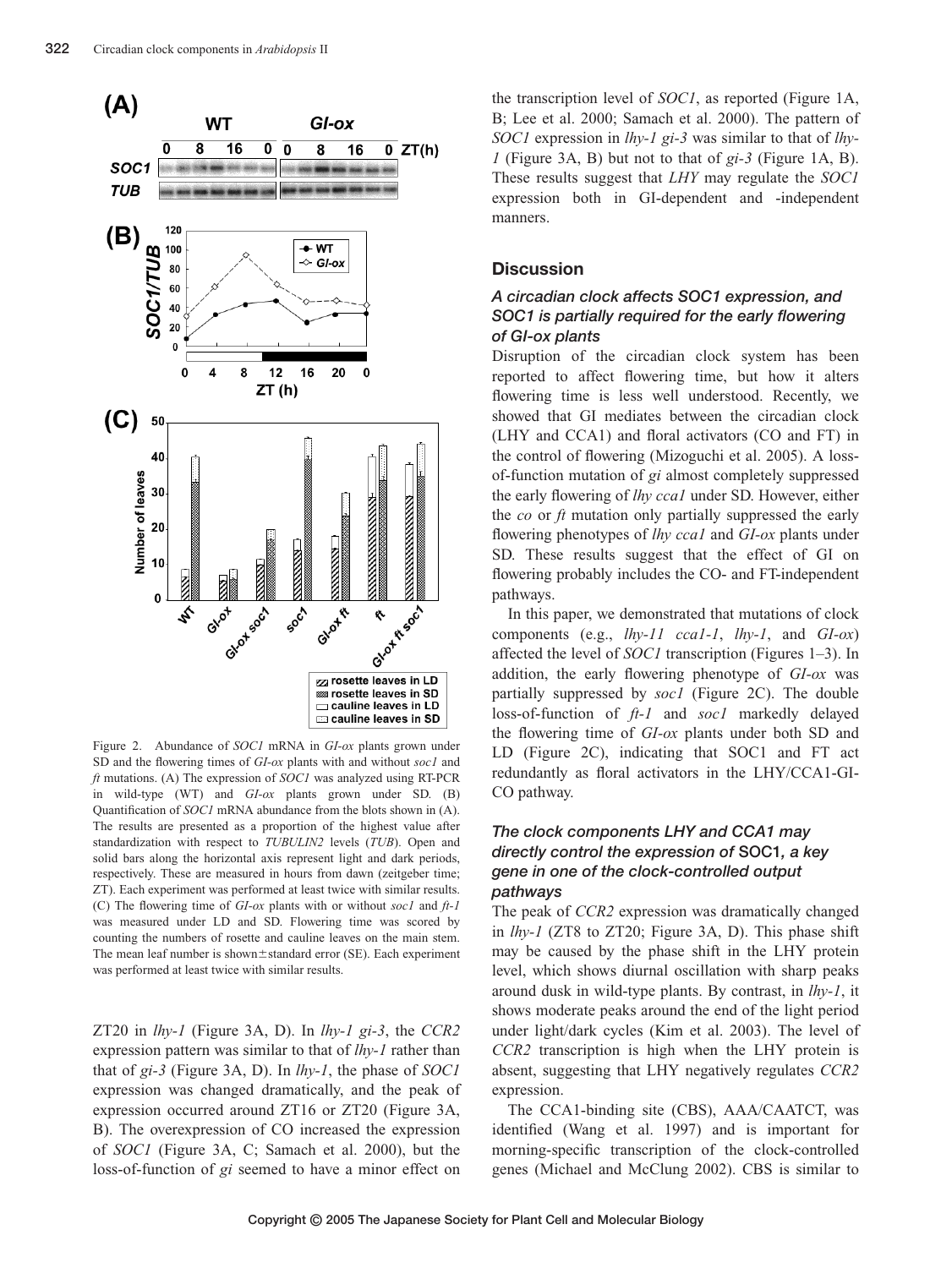

Figure 3. Abundance of *SOC1* and *CCR2* mRNA in *lhy-1*, *lhy-1 gi*, and *CO-ox* plants grown under SD. (A) The expression of *SOC1* and *CCR2* was analyzed by RT-PCR in wild-type (WT), *lhy-1* (*LHY-ox*), *lhy-1 gi-3* (*LHY-ox gi*), and *35S* :*CO* (*CO-ox*) plants grown under SD. Quantification of *SOC1* (B, C) and *CCR2* (D, E) mRNA abundance from the blots shown in (**A**). The results are presented as a proportion of the highest value after standardization with respect to *TUBULIN2* levels (*TUB*). Open and solid bars along the horizontal axis represent light and dark periods, respectively. These are measured in hours from dawn (zeitgeber time; ZT). Each experiment was performed at least twice with similar results.

the eight-nucleotide motif, AAATATCT, found in a computational analysis of *Arabidopsis* cycling genes (Harmer et al. 2000). This motif is called the evening element (EE) and is required for evening-specific transcription of the clock-controlled genes (Harmer et al.

2000; Michael and McClung 2002). LHY and CCA1 recognize the EEs in the *TOC1* promoter (Alabadi et al. 2001). LHY and CCA1 recognize several EEs or CBSs in the *CCR2* promoter (Harmer et al. 2000), suggesting that *LHY* directly binds to the *CCR2* promoter. The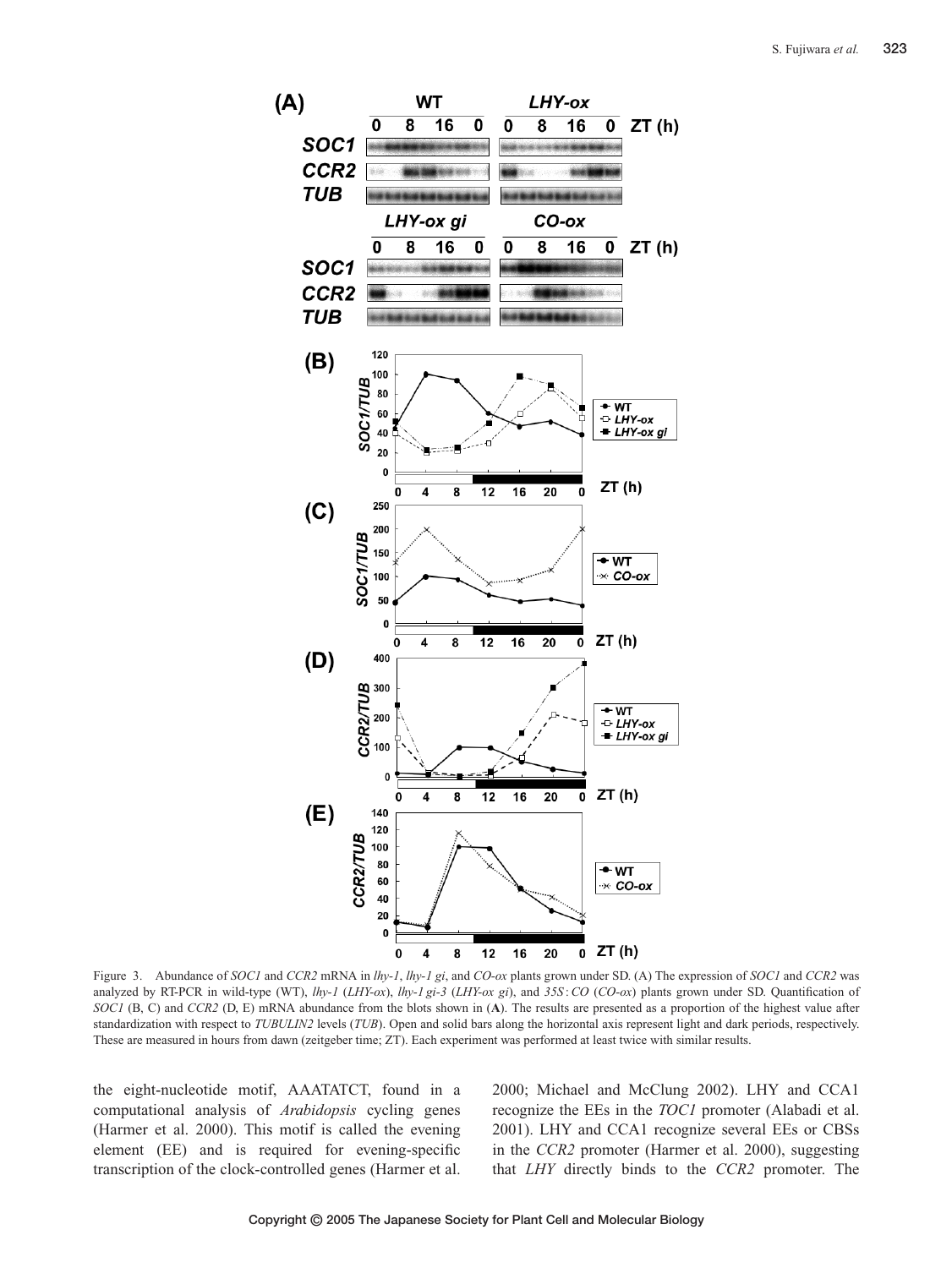expression of *SOC1* was similar to that of *CCR2* in that there was a phase advance in *lhy-11 cca1-1* and retrogression in *lhy-1* (Figures 1, 3). Therefore, we consulted the *SOC1* promoter sequence and found a CBS  $(AAAAATCT)$  and an EE  $(AAAATATCT)$  in the  $-267/$  $-260$  and  $-210/-203$  regions of the *SOC1* promoter, respectively (Figure 4). Our results suggest that LHY/CCA1 affect the *SOC1* expression both via the GIdependent and -independent pathways (Figure 4) and that LHY or CCA1 may bind to the *SOC1* promoter directly. There is no report that the clock component regulates the expression of downstream factors in the floral promotion pathway directly. Several pathways regulate *SOC1* expression, including the photoperiod, GA, autonomous, and vernalization pathways (Boss et al. 2004). We propose a possible novel pathway that may regulate

**Circadian Clock** 



Figure 4. A hypothetical model showing the GI-dependent and -independent regulation of the *SOC1* expression by LHY and CCA1. The circadian clock regulates flowering time through the photoperiod pathway. CO is a key floral activator and mediates between GI and SOC1/FT in the photoperiod pathway. FLC is a floral repressor in the autonomous pathway and shown to negatively regulate the *SOC1* and *FT* expression (Hepworth et al. 2002). Recently, it has been shown that FT regulates the *SOC1* expression (Yoo et al. 2005). SOC1 and FT redundantly act as floral activators in the clock-controlled flowering pathway. GI is required for the up-regulation of the *SOC1* expression in *lhy cca1* and *GI-ox* increases the *SOC1* expression in SD (the GIdependent pathway shown in blue). The phase of the *SOC1* expression is largely shifted in *lhy-1* under SD. *gi* mutation does not affect the phase shift in the *lhy-1* background. The *SOC1* promoter has a CBS (Wang et al. 1997) and an EE (Harmer et al. 2000) that can be recognized by LHY/CCA1 proteins. These results suggest that LHY/CCA1 may regulate the *SOC1* expression in both the GIdependent (blue) and -independent (red) pathways. We propose a possibility that LHY/CCA1 proteins may bind the *SOC1* promoter directly to regulate the *SOC1* expression. Further analysis will be needed to confirm this possibility.

*SOC1* expression or direct its regulation by the clock components (Figure 4). Further analysis will be needed to confirm this possibility.

#### **Acknowledgements**

This work was supported in part by a grant from the PROBRAIN (to T.M.) and a Grant-in-Aid for Scientific Research from the Ministry of Education, Science, Sports and Culture of Japan (No. 15770021 to T.M.). The authors are grateful to Dr. Joanna Putterill and Dr. David Somers for discussion and Ms. Midori Moro-oka for her technical assistance.

#### **References**

- Alabadi D, Oyama T, Yanovsky MJ, Harmon FG, Mas P, Kay SA (2001) Reciprocal regulation between *TOC1* and *LHY*/*CCA1* within the *Arabidopsis* circadian clock. *Science* 293: 880–883
- Blázquez MA, Weigel D (1999) Independent regulation of flowering by phytochrome B and gibberellins in *Arabidopsis*. *Plant Physiol* 120: 1025–1032
- Blázquez MA, Trenor M, Weigel D (2002) Independent control of gibberellin biosynthesis and flowering time by the circadian clock in *Arabidopsis*. *Plant Physiol* 130: 1770–1775
- Boss PK, Bastow RM, Mylne JS, Dean C (2004) Multiple pathways in the decision to flower: enabling, promoting, and resetting. *Plant Cell* 16: Suppl, S18–31
- Calvino M, Kamada H, Mizoguchi T (2005) Is the role of the short-day solely to switch off the CONSTANS in *Arabidopsis*? *Plant Biotech* 22: 179–184
- Carpenter CD, Kreps JA, Simon AE (1994) Genes encoding Glycine-rich *Arabidopsis thaliana* proteins with RNA-binding motifs are influenced by cold treatment and an endogenous circadian rhythm. *Plant Physiol* 104: 1015–1025
- Fowler S, Lee K, Onouchi H, Samach A, Richardson K, Coupland G, Putterill J (1999) *GIGANTEA*: A circadian clock-controlled gene that regulates photoperiodic flowering in *Arabidopsis* and encodes a protein with several possible membrane-spanning domains. *EMBO J* 18: 4679–4688
- Green RM, Tobin EM (1999) Loss of the circadian clockassociated protein 1 in *Arabidopsis* results in altered clockregulated gene expression. *Proc Natl Acad Sci USA* 96: 4176–4179
- Harmer SL, Hogenesch JB, Straume M, Chang HS, Han B, Zhu T, Wang X, Kreps JA, Kay SA (2000) Orchestrated transcription of key pathways in *Arabidopsis* by the circadian clock. *Science* 290: 2110–2113
- Hayama R, Coupland G (2004) The molecular basis of diversity in the photoperiodic flowering responses of *Arabidopsis* and rice. *Plant Physiol* 135: 677–684
- Hepworth SR, Valverde F, Ravenscroft D, Mouradov A, Coupland, G (2002) Antagonistic regulation of flowering-time gene *SOC1* by CONSTANS and FLC via separate promoter motifs. *EMBO J* 21: 4327–4337
- Izawa T, Takahashi Y, Yano M (2003) Comparative biology comes into bloom: genomic and genetic comparison of flowering pathways in rice and *Arabidopsis*. *Curr Opin Plant Biol* 6: 113–120

Kim JY, Song HR, Taylor BL, Carré IA (2003) Light-regulated